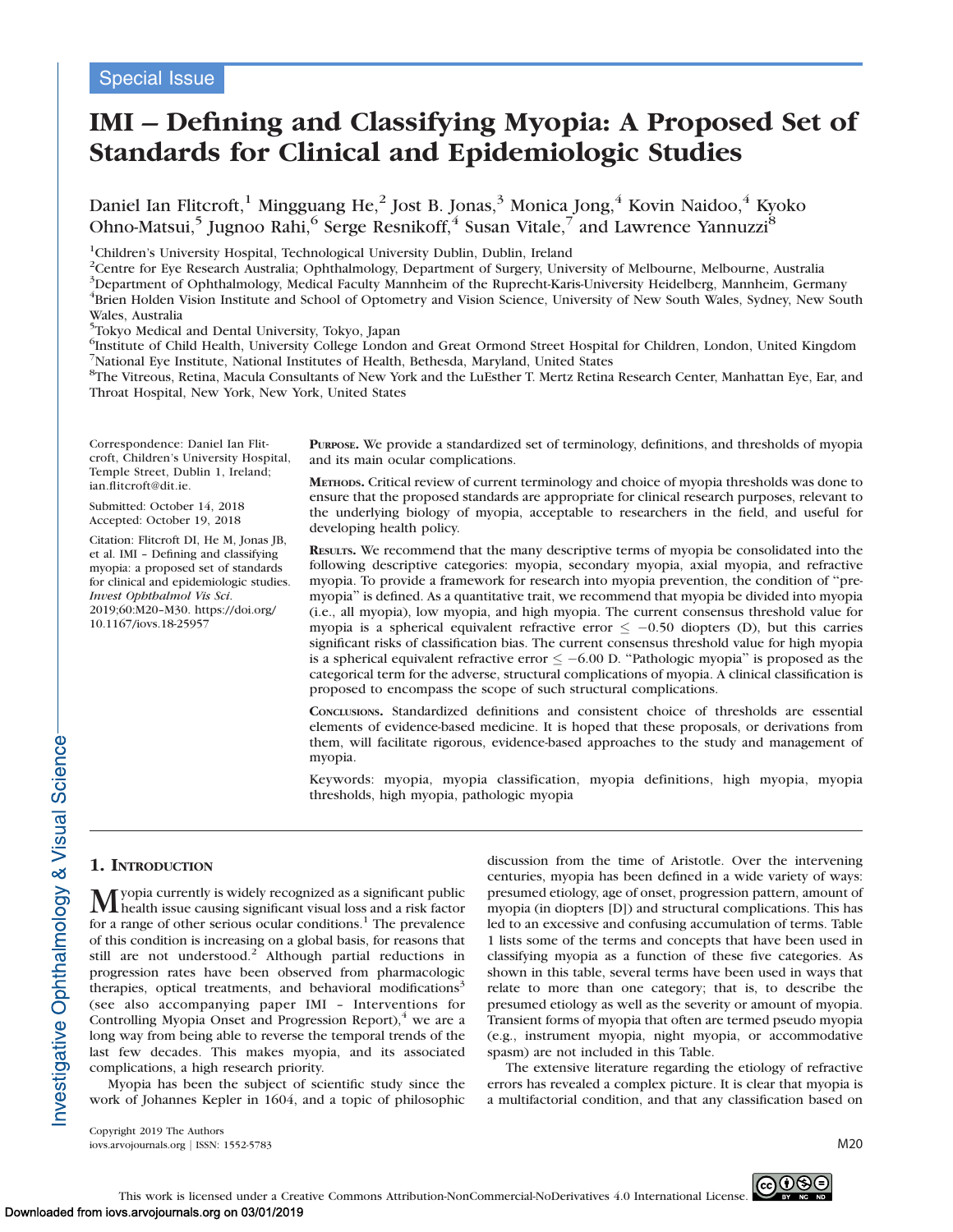TABLE 1. Descriptive Terms Used to Describe Various Subtypes of Myopia According to Classification Based on Presumed Etiology, Age of Onset, Progression, Amount of Myopia and Structural Complications

| <b>Basis</b> of<br>Classification | <b>Associated Descriptive Terms for</b><br>Different Types of Myopia                                                                                    |
|-----------------------------------|---------------------------------------------------------------------------------------------------------------------------------------------------------|
| Presumed etiology                 | Axial, benign, component, correlational,<br>curvature, index, lenticular,<br>physiologic, physiological, refractive,<br>school, simple, syndromic       |
| Age at onset                      | Childhood, congenital, acquired, juvenile<br>onset, youth onset, school, adult, early<br>adult onset, late adult onset                                  |
| Progression pattern               | Permanently progressive, progressive,<br>progressive high, progressive high<br>degenerative, stationary, temporarily<br>progressive                     |
| Amount of myopia                  | Low, medium, intermediate, moderate,<br>high, pathologic, pathological,<br>physiologic, physiological, severe,<br>simple                                |
| Structural complications          | Degenerative, degenerative high,<br>malignant, pathologic, pathological,<br>pernicious, progressive, progressive<br>high, progressive high degenerative |

simple etiologic factors is likely to be an over-simplification at best and misleading at worst. Time of onset also is of questionable value, since we do not yet know whether the biological processes underlying myopia at age 7 differ from those in myopia that develop in early adults. There also is considerable variation in the age at onset of myopia and its progression in different geographic regions.<sup>5</sup> Terms that are used commonly to describe the anatomic complications, $6$ notably ''pathologic myopia'' or its alternative spelling "pathological myopia," also are used to describe higher degrees of myopia based on refractive error, even in the absence of structural complications.<sup>7</sup> Furthermore, the structural complications of high myopia have been demonstrated to be highly age-dependent, $\overline{8}$  so relying on a dioptric threshold for pathologic myopia is problematic. Such terms as ''physiologic myopia'' also are used in relation to etiology and severity of myopia. In addition, this term carries the implication that such myopia, being physiologic, is devoid of any adverse consequence, which is a misleading inference.<sup>9</sup>

In this era of evidence-based medicine, the accumulation of different terms and classifications is a significant hindrance. There also is considerable variation in defining myopia in terms of dioptric error. Such inconsistency creates challenges when comparing epidemiologic studies. Meta-analysis of randomized controlled trials can be weakened by variations in the inclusion criteria and definitions. Standardized, international classifications are an essential feature of the evidence-based approach, as demonstrated in fields, such as retinopathy of prematurity and diabetic retinopathy. To date, the myopia field has lacked a similar set of internationally agreed standards. We propose a set of definitions for myopia that are evidence-based, statistically sound, and clinically relevant.

This initiative arose from the work of the International Myopia Institute (IMI) and the international committee responsible for producing this study includes researchers in a wide range of fields: pediatric ophthalmology, epidemiology, public health, optometry, clinical myopia research, and medical retina. Input also was received from a large number of researchers within this field who are affiliated with the IMI. It is hoped that these proposals, or derivations from them, will

TABLE 2. Summary of Proposed General and Quantitative Thresholds for Myopia

| Term                     | <b>Definition</b>                                                                                                                                                                                                                                                                                                                                                                                         |
|--------------------------|-----------------------------------------------------------------------------------------------------------------------------------------------------------------------------------------------------------------------------------------------------------------------------------------------------------------------------------------------------------------------------------------------------------|
| Qualitative definitions  |                                                                                                                                                                                                                                                                                                                                                                                                           |
| Myopia                   | A refractive error in which rays of light<br>entering the eye parallel to the optic axis<br>are brought to a focus in front of the<br>retina when ocular accommodation is<br>relaxed. This usually results from the<br>eyeball being too long from front to back,<br>but can be caused by an overly curved<br>cornea and/or a lens with increased<br>optical power. It also is called<br>nearsightedness. |
| Axial myopia             | A myopic refractive state primarily resulting<br>from a greater than normal axial length.                                                                                                                                                                                                                                                                                                                 |
| Refractive myopia        | A myopic refractive state that can be<br>attributed to changes in the structure or<br>location of the image forming structures<br>of the eye, i.e. the cornea and lens.                                                                                                                                                                                                                                   |
| Secondary myopia         | A myopic refractive state for which a single,<br>specific cause (e.g., drug, corneal disease<br>or systemic clinical syndrome) can be<br>identified that is not a recognized<br>population risk factor for myopia<br>development.                                                                                                                                                                         |
| Quantitative definitions |                                                                                                                                                                                                                                                                                                                                                                                                           |
| Myopia                   | A condition in which the spherical<br>equivalent refractive error of an eye is<br>$\leq$ -0.50 D when ocular accommodation<br>is relaxed.                                                                                                                                                                                                                                                                 |
| Low myopia               | A condition in which the spherical<br>equivalent refractive error of an eye is<br>$\leq -0.50$ and $> -6.00$ D when ocular<br>accommodation is relaxed.                                                                                                                                                                                                                                                   |
| High myopia              | A condition in which the spherical<br>equivalent refractive error of an eye is<br>$\leq -6.00$ D when ocular accommodation<br>is relaxed.                                                                                                                                                                                                                                                                 |
| Pre-myopia               | A refractive state of an eye of $\leq +0.75$ D<br>and $> -0.50$ D in children where a<br>combination of baseline refraction, age,<br>and other quantifiable risk factors provide<br>a sufficient likelihood of the future<br>development of myopia to merit<br>preventative interventions.                                                                                                                |

facilitate rigorous, evidence-based approaches to the study and management of myopia.

## 2. RATIONALIZATION OF MYOPIC TERMINOLOGY

We propose that many of the descriptive terms within Table 1 should be abandoned, and a simpler set of terms be adopted, as shown in Tables 2 and 3. Five fundamental aspects of myopia should be covered by any set of terminology: optics, etiology (if known), diagnostic thresholds, progression, and structural complications.

There is wide consensus in defining myopia optically in relation to the formation of the retinal image, though the precise choice of words does vary. The current version of the World Health Organization's (WHO) International Classification of Disease (ICD-10) provides the following definition for myopia: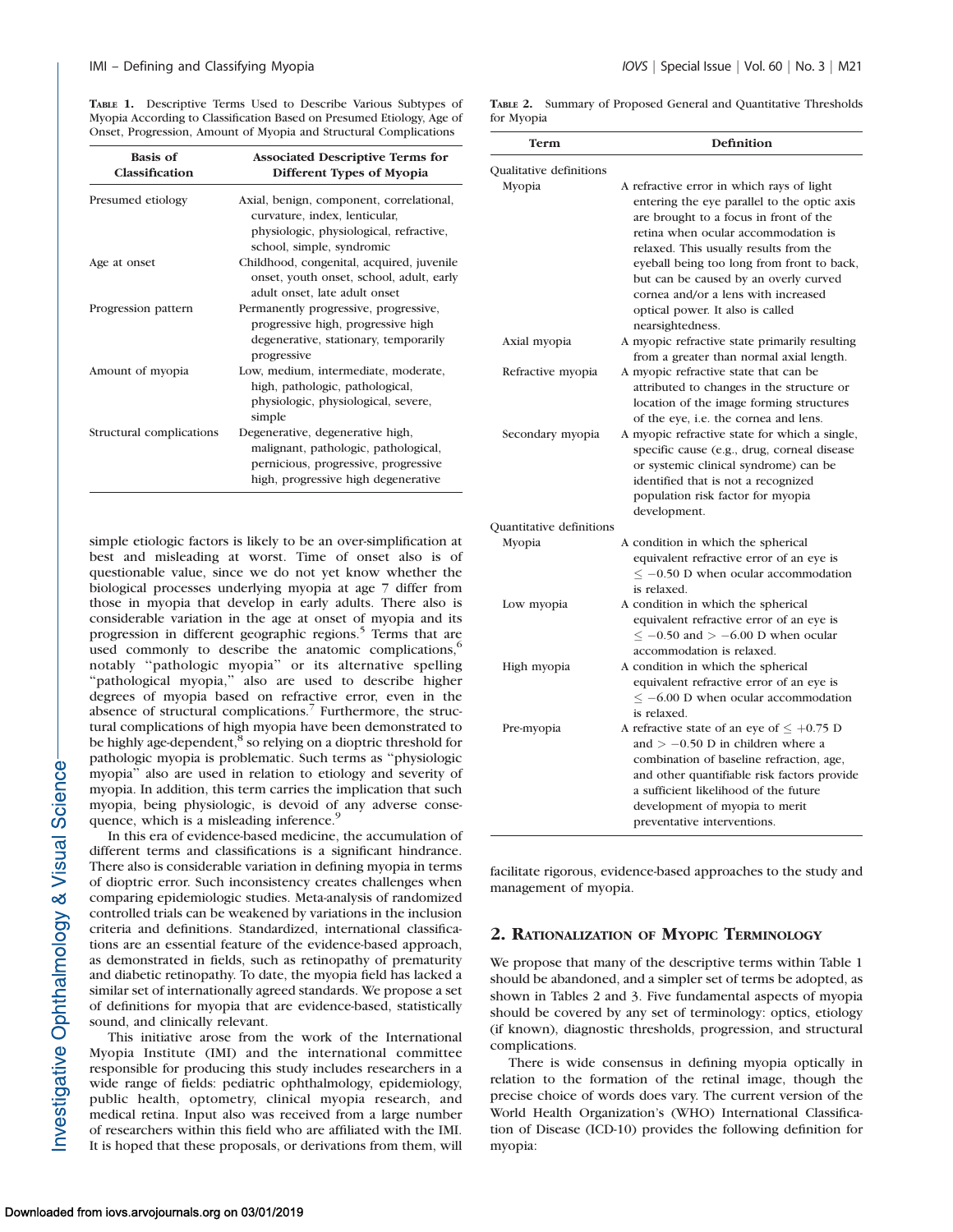|  |  |  |  |  | TABLE 3. Definitions for the Structural Complications of Myopia |  |
|--|--|--|--|--|-----------------------------------------------------------------|--|
|--|--|--|--|--|-----------------------------------------------------------------|--|

| Term                                                             | Definition                                                                                                                                                                                                                                                                                               |
|------------------------------------------------------------------|----------------------------------------------------------------------------------------------------------------------------------------------------------------------------------------------------------------------------------------------------------------------------------------------------------|
| Descriptive definitions                                          |                                                                                                                                                                                                                                                                                                          |
| Pathologic myopia                                                | Excessive axial elongation associated with myopia that leads to structural changes in the<br>posterior segment of the eye (including posterior staphyloma, myopic maculopathy,<br>and high myopia-associated optic neuropathy) and that can lead to loss of best-<br>corrected visual acuity.            |
| Myopic macular degeneration (MMD)                                | A vision-threatening condition occurring in people with myopia, usually high myopia that<br>comprises diffuse or patchy macular atrophy with or without lacquer cracks, macular<br>Bruch's membrane defects, CNV and Fuchs spot.                                                                         |
| Diagnostic subdivisions of MMD                                   |                                                                                                                                                                                                                                                                                                          |
| Myopic maculopathy                                               | Category 0: no myopic retinal degenerative lesion.                                                                                                                                                                                                                                                       |
|                                                                  | Category 1: tessellated fundus.                                                                                                                                                                                                                                                                          |
|                                                                  | Category 2: diffuse chorioretinal atrophy.                                                                                                                                                                                                                                                               |
|                                                                  | Category 3: patchy chorioretinal atrophy.                                                                                                                                                                                                                                                                |
|                                                                  | Category 4: macular atrophy.<br>"Plus" features (can be applied to any category): lacquer cracks, myopic choroidal<br>neovascularization, and Fuchs spot.                                                                                                                                                |
| Presumed myopic macular degeneration                             | A person who has vision impairment and vision acuity that is not improved by pinhole,<br>which cannot be attributed to other causes, and:                                                                                                                                                                |
|                                                                  | The direct ophthalmoscopy records a supplementary lens $<-5.00$ D and shows<br>٠<br>changes such as "patchy atrophy" in the retina or,                                                                                                                                                                   |
|                                                                  | • The direct ophthalmoscopy records a supplementary lens $<-10.00$ D.                                                                                                                                                                                                                                    |
| Specific clinical conditions characteristic of pathologic myopia |                                                                                                                                                                                                                                                                                                          |
| Myopic traction maculopathy (MTM)                                | A combination of macular retinoschisis, lamellar macula hole and/or foveal retinal<br>detachment (FRD) in eyes with high myopic attributable to traction forces arising from<br>adherent vitreous cortex, epiretinal membrane, internal limiting membrane, retinal<br>vessels, and posterior staphyloma. |
| Myopia-associated glaucoma-like optic neuropathy                 | Optic neuropathy characterized by a loss of neuroretinal rim and enlargement of the<br>optic cup, occurring in eyes with high myopia eyes with a secondary macrodisc or<br>peripapillary delta zone at a normal IOP.                                                                                     |

A refractive error in which rays of light entering the eye parallel to the optic axis are brought to a focus in front of the retina when accommodation (accommodation, ocular) is relaxed. This results from an overly curved cornea or from the eyeball being too long from front to back. It also is called nearsightedness.

The recently released ICD-11 for Mortality and Morbidity Statistics (2018) includes the same definition (under code 9D00.0). The first sentence of this definition encapsulates the basic optics of myopia. The second sentence attempts to define the source of the refractive error, but fails to include the possible contribution of the lens. It also implies a strict divide between myopia associated with axial elongation (often referred to as axial myopia) and myopia associated with increased optical power of an eye (often referred to as refractive myopia). To address both issues, the definition would be made more accurate by omitting the second sentence or rephrasing as follows:

Myopia: a refractive error in which rays of light entering the eye parallel to the optic axis are brought to a focus in front of the retina when ocular accommodation is relaxed. This usually results from the eyeball being too long from front to back, but can be caused by an overly curved cornea and/or a lens with increased optical power. It also is called nearsightedness.

This proposed definition has been submitted for consideration by the WHO.

## 3. USEFUL QUALIFYING TERMS FOR MYOPIA

The above definition includes all forms and degrees of myopia, which is appropriate for a general definition of myopia as a subcategory of refractive disorders (i.e., category 9D00 within ICD-11 for Mortality and Morbidity Statistics [2018]). However, this definition encompasses a heterogeneous group of refractive errors. For research purposes, additional qualification is required to ensure that homogenous groups of myopes can be selected for trials or genetic studies. As indicated above, myopia can be differentiated into refractive myopia, in which the optical power of the cornea and/or lens is abnormally high in eyes with a normal optical axis length, and/or the more common axial myopia, in which the optical axis is too long in relation to the refractive power of the cornea and lens. Axial and refractive myopia often are defined as distinct entities:

axial myopia—a myopic refractive state that can be attributed to excessive axial elongation

refractive myopia—a myopic refractive state that can be attributed to changes in the structure or location of the image forming structures of the eye; that is, the cornea and/ or lens.

While this distinction is useful in certain contexts (such as in keratoconus or eyes with very long axial lengths), the refraction of an eye depends on how well matched an eye's axial length is to its optical power, and so both factors are relevant in many eyes. When myopia is progressing, the distinction between axial and refractive myopia is easier to make as the axial length and optical power can be monitored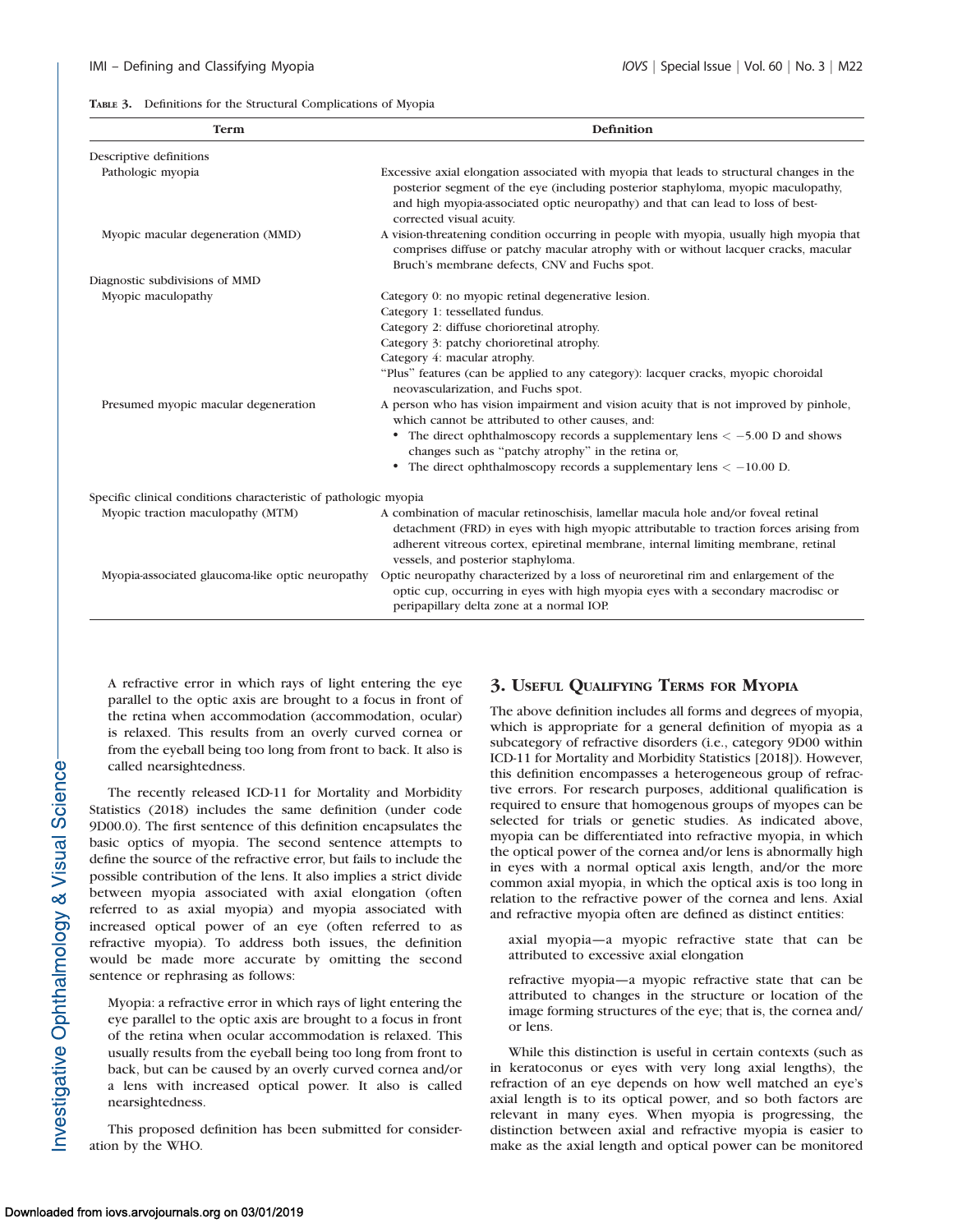with biometric techniques (see accompanying paper, IMI – Clinical Myopia Control Trials and Instrumentation Report).<sup>10</sup> Clinical trials and work with animal models of myopia have provided ample evidence that axial elongation is the primary factor driving myopic progression; when comparing intervention to reduce myopic progression, there is a clear relationship between the impact of an intervention on refraction and axial length.<sup>3</sup> Therefore, the inclusion and exclusion criteria of trials investigating treatments designed to reduce myopic progression should aim to primarily recruit axial myopes and exclude subjects with refractive myopia. To that end, many trials now include evidence of progression as an inclusion criterion, but additional age-specific normative data of ocular dimensions and growth patterns would enhance the ability of researchers to separate these two categories and ensure more homogeneous study populations. In animal studies, myopia arising from anterior segment changes (cornea or lens) often is differentiated from that resulting from increased posterior eye growth by measuring vitreous chamber depth. In clinical studies axial length is used almost universally. Introducing measurement of vitreous chamber depth into clinical studies may be a useful method of identifying myopic progression primarily associated with axial elongation.

As noted above, for the majority of myopia we cannot define a precise etiology and, hence, etiologic classifications currently are premature, but for certain rare forms of myopia a direct cause can be identified. The concept of primary compared to secondary myopia<sup>11</sup> is lacking in refractive studies. In comparison, a division into primary and secondary etiologies is well established in other fields, such as glaucoma. As is the case for glaucoma, many secondary forms of myopia exist, including syndromic forms of myopia associated with known Mendelian gene defects, $12,13$  myopia arising from structural abnormalities of the cornea (e.g., keratoconus) or lens (e.g., microspherophakia), and drug-induced myopia. Such secondary forms of myopia can be axial and/or refractive. The term secondary myopia certainly has value, but the use of the term primary myopia is less obvious. In primary glaucoma no cause can be identified, whereas in the forms of myopia that may be considered primary there is a wide range of possible risk factors though no definite single cause. This means that secondary myopia is best reserved for situations where a single causative factor can be identified that is not a known population risk factor for myopia development. Therefore, the following definition for secondary myopia is proposed:

Secondary Myopia: a myopic refractive state for which a single, specific cause (e.g., drug, corneal disease, or systemic clinical syndrome) can be identified that is not a recognized population risk factor for myopia development.

#### 4. QUANTITATIVE THRESHOLDS FOR MYOPIA

As well as defining myopia in descriptive terms, specific dioptric thresholds are required for many research purposes. This approach has the advantages of being quantitative and objective. While it may appear to be the simplest and least controversial means of classification, it is one where a great amount of inconsistency exists, reflecting the inherent difficulties in converting a continuous trait into a category of disease severity. There are wide variations between studies in choice of threshold, technique for measuring refractive error (automated refraction versus retinoscopy), use of cycloplegia, choice of cycloplegic, protocol for administration of cycloplegia, choice of refractive parameter to use, and how astigmatism is handled (e.g., spherical equivalent or least myopic meridian). As questions of technique and instrumentation for refraction

are being addressed by other studies in this series (see accompanying study IMI – Clinical Myopia Control Trials and Instrumentation  $\text{Report}$ ),<sup>10</sup> we will concentrate on the selection of the most appropriate thresholds.

When considering quantitative thresholds and descriptions of myopia, one issue that warrants standardization is the use of mathematical comparison symbols (e.g.,  $\lt$ ,  $\gt$ ,  $\le$ , and  $\ge$ ) and nonmathematical words indicating a greater or lesser value. Myopic refractions are best expressed as negative values of Diopters. This creates potential ambiguities when comparing degrees of myopia. For example, does " $< -6.00$  D" mean a refractive error more myopic than  $-6.00$  D or a refractive error less myopic than 6.00 D? Both interpretations are in widespread use. Optics is a highly mathematical science and any quantitative descriptors must be mathematically valid. The most logically consistent approach is always to treat myopic refractive errors as negative values and use mathematical terms in their strict mathematical sense, so  $< -6.00$  D of myopia means refractive errors with values more minus, and, hence, more myopic than  $-6.00$  D.

If a description is made in words and mathematical terms (such as being less than a negative number of diopters), then a refraction of "less than  $-6$  D" should be described as "more myopic.'' If myopia is described as a positive dioptric value then the consistent mathematical approach indicates that "more than 6 D of myopia" represents refractions more myopic than -6 D. Similarly, phrases such as "higher degrees of myopia'' should be interpreted as meaning more myopic prescriptions.

Recommendation: In quantitative contexts, myopia always should be treated as a negative value and mathematical comparison symbols should be used in their strict mathematical sense.

#### 4.1 Myopia, Low Myopia, and High Myopia

We propose that three quantitative categories, at a minimum, are required to describe the degree of myopia: myopia, low myopia, and high myopia. These terms are broadly accepted within this field, but they have no standardized definitions. A recent report of the  $WHO^{14}$  noted that "there is currently no internationally agreed threshold for myopia or for high myopia.'' That publication proposed the following definitions, primarily with the requirements of Rapid Assessment of Avoidable Blindness in mind:

Myopia is ''a condition in which the spherical equivalent objective refractive error is  $\leq -0.50$  D in either eye."

High Myopia is ''a condition in which the spherical equivalent objective refractive error is  $\le$  -5.00 D in either eye.''

The choice of spherical equivalent as a primary measure is widely accepted, but by referring to "either eye," these definitions are not suitable to studies in which individual eyes are analyzed. Where both eyes are used in a study, the use of ''either eye'' to define myopia means that some hyperopic eyes may be included in a study population of myopes. Furthermore, the term ''objective refractive error'' introduces a methodologic aspect into a definition that ideally should be independent of technique. The choice of thresholds for myopia and high myopia also is an issue where there is significant variation within the myopic literature. To ensure that the definitions of myopia and high myopia have the greatest acceptability and the most scientific use, the thresholds should be evidence-based, statistically appropriate, and clinically relevant. In the following section we provide an evidence-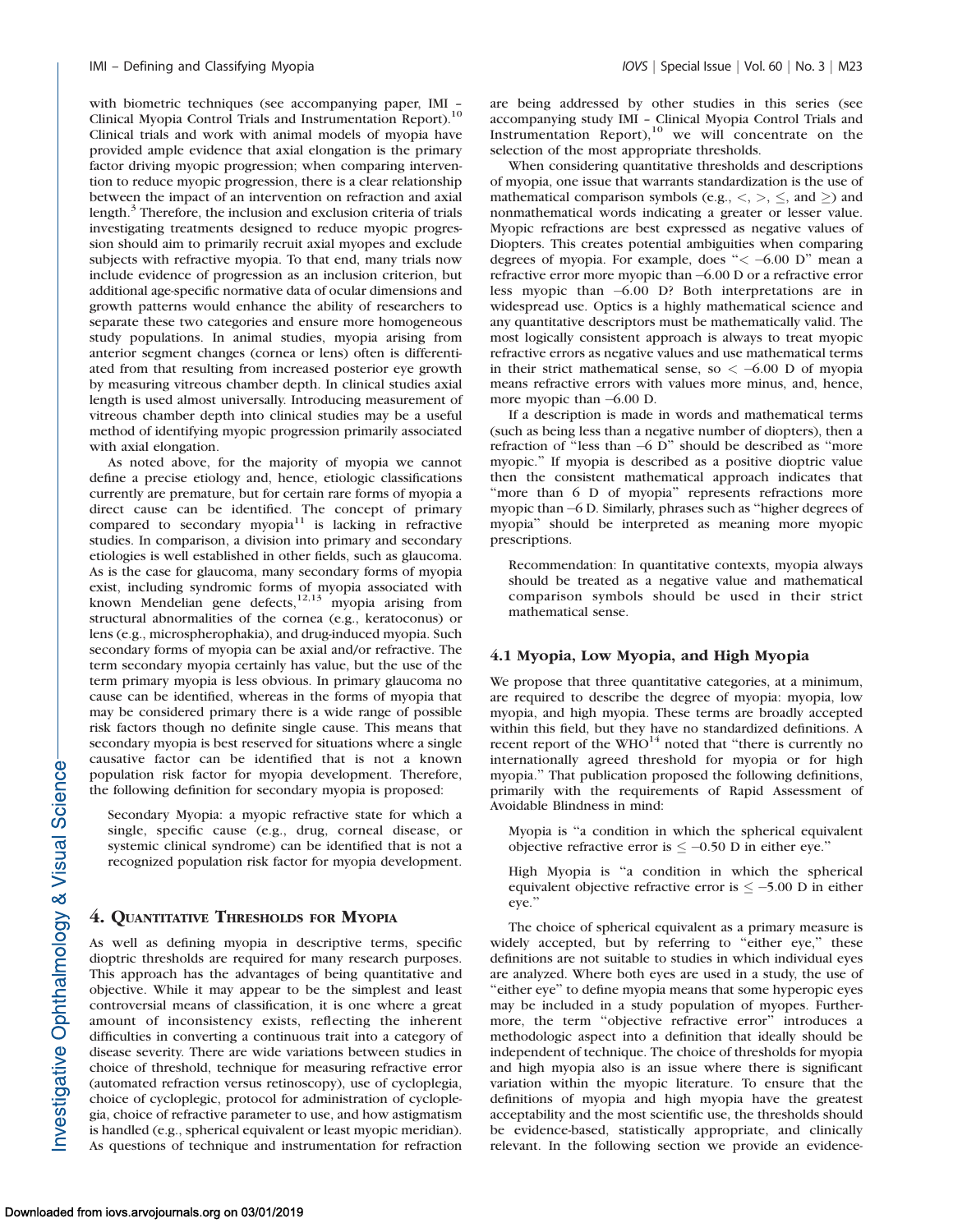

FIGURE 1. Variation in the choice of diagnostic thresholds for myopia in terms of spherical equivalent within epidemiologic studies included in meta-analysis ( $n = 138$  studies).

based analysis of the thresholds for myopia and high myopia. Definition of these two thresholds—one for the diagnosis of myopia and a second for the diagnosis of high myopia—allow low myopia to be defined as myopia that does not meet the threshold for high myopia.

## 4.2 Choice of Diagnostic Threshold for Myopia

To determine the degree of consensus surrounding the choice of  $\leq -0.50$  D, we analyzed the thresholds used in epidemiologic surveys of refractive error and randomized controlled treatment trials of interventions for reducing myopia progression. The studies chosen for analysis met the criteria for inclusion in two recent meta-analyses covering these two aspects of myopia research and, therefore, have been prevalidated in terms of study quality.<sup>2,3</sup> A full list of these studies and their references are included in online Appendix 1.

Of the 138 epidemiologic/survey studies identified, 87.7% used  $<-0.50$  D or  $\leq -0.50$  D as the threshold for myopia, with a clear preference for the inclusive threshold of  $\leq -0.50$  D (see Fig. 1). From network meta-analysis of intervention trials, 27 studies provided a threshold for myopia (one trial specifically targeted high myopes so reported no threshold for myopia). There was greater variation within these 27 studies as shown in Figure 2. The modal group was still  $\leq -0.50$  D, but many studies used higher degrees of myopia as an inclusion criterion. The majority of these studies were conducted and published before the publication of the WHO report.

For myopia, the evidence points to a preference for using a refractive threshold of  $\leq -0.50$  D. Although this represents an existing, informal standard within myopia research, it should be recognized that, from a statistical perspective, it is a flawed one. Other thresholds may be more appropriate according to the research question being addressed by a particular study. A recent analysis of the impact of different myopic thresholds in epidemiologic studies showed that even differences as small as 0.25 D could create false-positive and -negative associations for specific risk factors.<sup>15</sup> This occurs because the choice of threshold determines the composition of both eyes classified as myopic and non-myopic with respect to the distribution of putative risk factors. Choice of a low threshold, such as  $\leq$  -0.50 D, may make intervention trials that use myopia onset a primary outcome variable appear more effective, but with a threshold change to just  $\leq -0.75$  D, the effect may be far smaller. This was apparent in a recent intervention study of the effect of increased time outdoors on myopia prevention.<sup>16,17</sup> Intervention trials for myopia often include evidence of myopic progression as an inclusion criterion. This provision may necessitate a more myopic inclusion threshold. As shown in Figure 2, for intervention trials there is a second peak in the distribution at  $-1.00$  to  $-1.25$  D. Finally, the method of refraction has a bearing on the choice of diagnostic threshold for myopia. Measurement error must be considered when selecting a threshold to avoid misclassification. With a more myopic threshold, such as  $-0.75$  or  $-1.00$  D, the probability that only ''true'' myopes are included is increased. Lack of cycloplegia also introduces a bias toward more myopic refraction results with a similar risk of misclassification. Therefore, studies that use noncycloplegic refraction techniques and include younger subjects should consider more myopic thresholds.

In summary, a refraction of  $\leq -0.50$  D merits selection as the evidence-based, consensus threshold for the diagnosis of myopia, but this threshold may not be appropriate for certain research questions. Where a different threshold is chosen for a study, investigators should clearly indicate the methodologic and statistical reasons for their choice. In such cases, a sensitivity analysis should be performed for the primary outcomes using the standard  $\leq -0.50$  D threshold cases to facilitate comparison with other studies whenever possible. Conversely, if a plausible risk of classification bias exists in a study, then a sensitivity analysis should be performed at more myopic thresholds (e.g.,  $\leq -0.75$  or  $\leq -1.00$  D) whenever possible. This reporting standard ensures the maximal comparability of different studies, while minimizing the risk of false-positive and -negative findings due to classification bias.

#### 4.3 Diagnostic Threshold for High Myopia

There is no clear biological basis in terms of axial length, refraction or other ocular biometric parameter to differentiate high from lower degrees of myopia. Nevertheless, high myopia is a widely used concept and must be defined as coherently as possible. Currently, there is no agreed quantitative threshold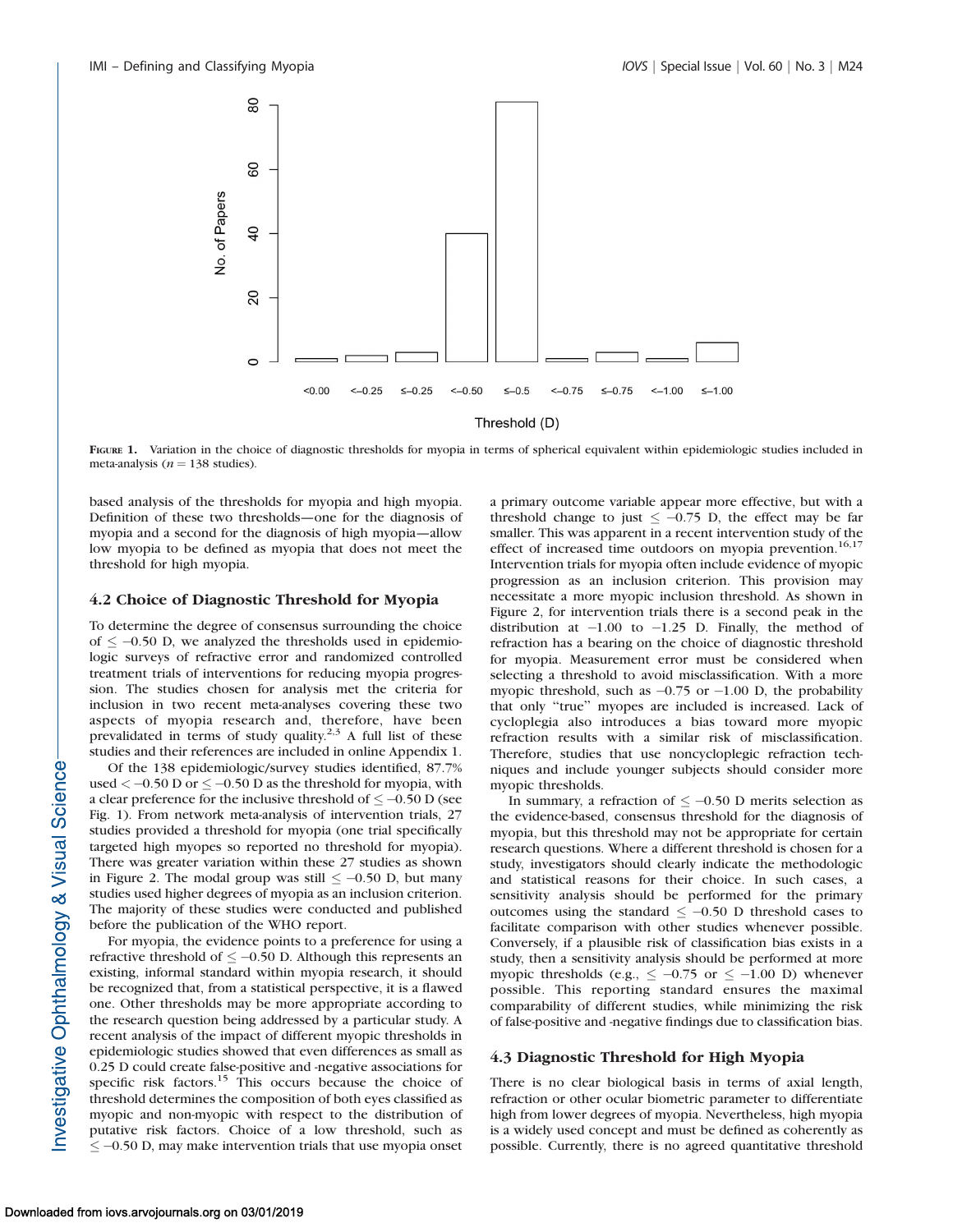

FIGURE 2. Variation in the choice of the inclusion thresholds for myopia in terms of spherical equivalent within intervention studies ( $n = 27$ studies).

for high myopia. The WHO report $14$  indicates that the threshold for high myopia of  $\leq -5.00$  D was chosen because 5.00 D of uncorrected myopia gives an estimated distance visual acuity of 6/172, a level that meets the threshold for blindness  $\left(\frac{3}{60} \text{ in the better eye}\right)$ . This approach emphasizes the impact of uncorrected refractive errors in populations with poor access to glasses.

Among 59 epidemiologic studies reviewed that reported on prevalence of high myopia 35.6% used  $\lt$  -5.00 or  $\le$  -5.00 D and 61% used  $<-6.00$  or  $\leq -6.00$  D as the threshold for high myopia (Fig. 3). For the 25 intervention studies that included a threshold for high myopia, the most frequent upper inclusion threshold was  $\geq -6.00$  D (i.e., highly myopic eyes were excluded;  $n = 8$ , 32%) (Fig. 4). As this represents the upper end of the inclusion range, high myopia from the perspective of these trials was  $<-6.00$  D. The second most common upper threshold for inclusion in the intervention trials was  $\geq -4.0$  D.

Overall the evidence-based consensus points to a threshold of 6.00 D for high myopia. It is less clear-cut whether this should be an inclusive threshold (i.e.,  $\leq -6.00$  D) or an exclusive one  $(< -6.00 \text{ D})$ . For consistency with the lower threshold for myopia, we propose that high myopia be defined as a refractive error  $\leq -6.00$  D.

However, as noted for the diagnostic threshold for myopia, the choice of threshold should be appropriate to the research question. If the impact of uncorrected refractive errors is a primary outcome measure of a study, then the  $\le -5.0$  D threshold is well justified based on the impact of 5.0 D of uncorrected myopia on visual acuity. In such cases, astigmatism also should be considered, as less myopic spherical equivalents with significant astigmatism may have a greater impact on unaided visual acuity. However, high myopia is well known to be associated with increased risks of visual loss, and, to be clinically relevant, the threshold for high myopia should



FIGURE 3. Variation in the choice of thresholds for high myopia within epidemiologic studies ( $n = 59$  studies).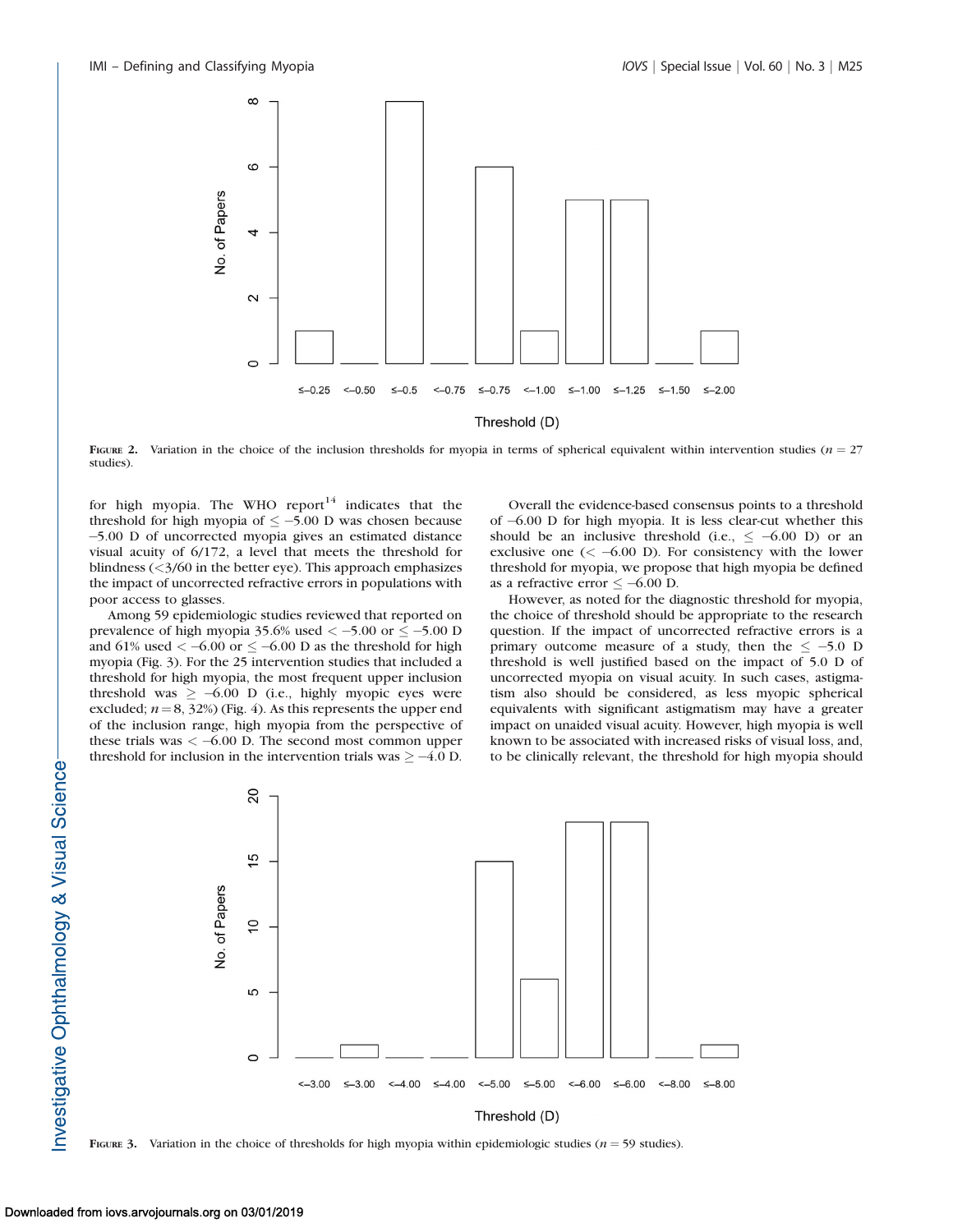

FIGURE 4. Variation in the choice of high myopia inclusion thresholds within intervention studies ( $n = 25$  studies).

reflect this risk. In terms of risk of uncorrectable visual impairment, eyes more myopic than  $-6.00$  D showed considerably greater individual risk of visual loss than lower degrees of myopia.<sup>18,19</sup> However, a threshold of  $-6.00$  D does not consider that the incidence of a range of ocular diseases is increased at much lower degrees of myopia.<sup>9</sup> As proposed for the definition of myopia, in cases where a different threshold for high myopia is chosen for a study, investigators should clearly indicate the methodologic and statistical reasons for their choice. If there is a plausible risk of bias within a study design due to the choice of threshold, a sensitivity analysis should be done to quantify such potential biases. Results should be reported using the standard threshold of  $\leq -6$  D, as well as the chosen threshold to facilitate comparison of studies and meta-analysis.

#### 4.4 Proposed Definitions

Based on this analysis, the following quantitative definitions are proposed. These definitions avoid the requirement for objective refraction so as to be independent of technique, but by making reference to relaxation of accommodation are compatible with cycloplegic and standard clinical subjective techniques. The definitions also relate to a single eye. An eyespecific definition is required to allow different approaches to analyzing data (e.g. by patient, eye, or an average of the two eyes) and avoiding classification errors within study populations. All stated refractive error thresholds relate to the spectacle-plane refraction.

Myopia: a condition in which the spherical equivalent refractive error of an eye is  $\leq -0.5$  D when ocular accommodation is relaxed.

High Myopia: a condition in which the spherical equivalent refractive error of an eye is  $\le -6.00$  D when ocular accommodation is relaxed.

These definitions reflect common use within the field, but as noted above their appropriateness is study-dependent. Alternative thresholds are supported where appropriate, and sensitivity analysis of the primary outcomes to alternative thresholds are strongly recommended.

Refractions  $\leq -0.5$  and  $> -6.00$  D may be appropriately termed low myopia:

Low Myopia: a condition in which the spherical equivalent refractive error of an eye is  $\leq -0.5$  and  $> -6.00$  D when ocular accommodation is relaxed.

Further subdivisions, such as intermediate or moderate myopia, often are used, but with little consistency. Where such terms are used in research studies, results also should be reported at the standard thresholds to facilitate comparison with other studies and facilitate meta-analysis.

## 5. THE CONCEPT OF PRE-MYOPIA

The above definitions all consider myopia as a static variable, whereas most forms of myopia progress from onset for a variable period. Currently, reducing the rate of progression is a central goal of myopia research, but preventing the onset of myopia is an even more valuable target. Such interventions will require treatment of eyes before they become myopic. This logically requires a definition of "pre-myopia" (i.e., a nonmyopic refraction in which a combination of risk factors and the observed pattern of eye growth indicate a high risk of progression to myopia). Longitudinal observational studies, such as the Collaborative Longitudinal Evaluation of Ethnicity and Refractive Error (CLEERE) study, have demonstrated that eyes destined to become myopic show an accelerated pattern of axial elongation several years before the onset of myopia.<sup>20</sup> In the CLEERE Study, a refraction close to emmetropia in North American children (7–13 years old) also has been shown to be the best single predictor of future myopia. $21$  The exact threshold varying with age from  $< +0.75$  D at age  $6, \le +0.50$ D at ages 7 to  $8 \leq +0.25$  D at ages 9 to 10, and  $\leq 0$  D at age 11 years. The predictive accuracy of baseline refraction alone is likely to be insufficient to justify therapeutic interventions. In another predictive model, Zhang et al.<sup>22</sup> used baseline visual acuity and biometric data to predict onset of myopia over a 3 year period in 236 children from Xiamen in China (as a learning set) and 1979 predominantly Chinese children in Singapore (as a test set). They found that sex, visual acuity, height, anterior chamber depth, lens thickness, vitreous chamber depth, corneal curvature, and an interaction term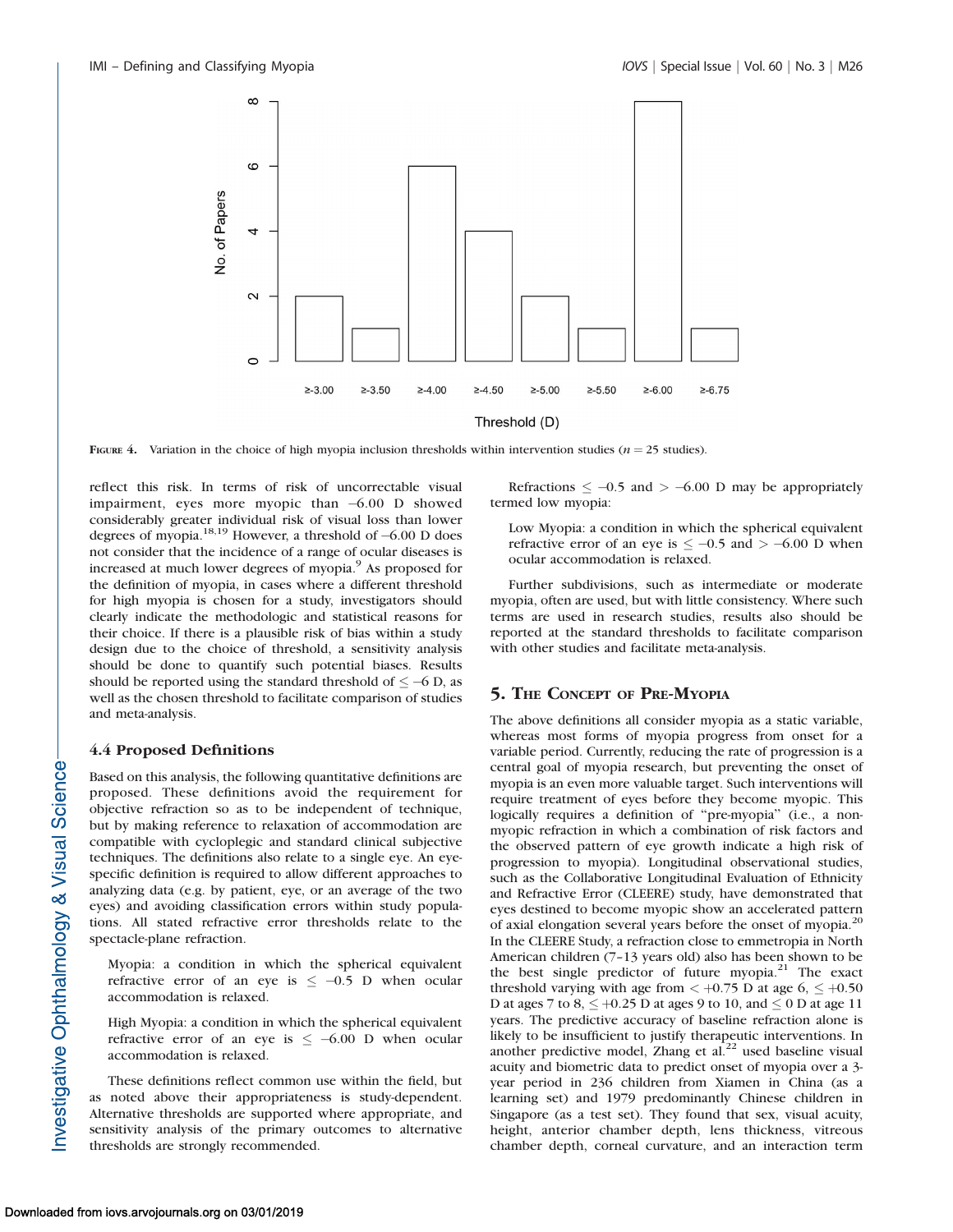between anterior chamber depth, lens thickness, and vitreous chamber depth could be used to predict myopia onset. In the future, it is expected that improved multifactorial risk scores will be developed that provide sufficient predictive accuracy to guide preventative therapies. Additional known risk factors that may contribute to such risk scores include the number of myopic parents, parental education, and identifiable environmental risk factors, such as time spent indoors/outdoors, activities and education, rate of change of axial length, rate of change of refraction, and genomic risk scores.<sup>20,23-26</sup> Even in the absence highly predictive risk models, pre-myopia is a useful concept at this stage and one that may promote further research.

Proposed definition of Pre-myopia:

Pre-myopia – a refractive state of an eye of  $\leq$  0.75 D and  $>$ 0.50 D in children where a combination of baseline refraction, age, and other quantifiable risk factors provide a sufficient likelihood of the future development of myopia to merit preventative interventions.

The above terms and definitions are summarized in Table 2.

#### 6. THE STRUCTURAL COMPLICATIONS OF MYOPIA

Higher degrees of myopia are associated with a range of structural changes within the retina, RPE, Bruch's membrane, choroid, optic nerve head, peripapillary area, optic nerve, and sclera. Of all the terms included in Table 1 that relate to these anatomical complications, ''pathologic myopia'' is the one that already has gained a degree of international consensus. This is the preferred term of the Meta-Analysis for Pathologic Myopia (META-PM) Study Group who have recently published a detailed photographic classification for myopic maculopathy.<sup>27</sup> In addition, the term ''degenerative high myopia'' implies that ''degeneration'' is the only mechanism behind these changes, whereas "pathologic myopia" appropriately avoids this confusion.

The current version of the ICD (ICD11 for Mortality and Morbidity Statistics, 2018) is notably out of step with this growing consensus. There is no reference to ''pathologic myopia'' within ICD-11 for Mortality and Morbidity Statistics (2018). The term ''degenerative myopia,'' as used in ICD-10, is changed within ICD-11 to ''degenerative high myopia'' (code 9B76) with the following list of synonyms: degenerative myopia, progressive high degenerative myopia. Based on the existing international consensus generated by the META-PM consortium, this committee has proposed to the WHO that the term ''pathologic myopia'' should replace the current ''degenerative high myopia'' in future amendments of ICD-11.

Pathologic Myopia: excessive axial elongation associated with myopia that leads to structural changes in the posterior segment of the eye (including posterior staphyloma, myopic maculopathy, and high myopia-associated optic neuropathy) and that can lead to loss of best corrected visual acuity.

It is important to note that this definition refers only to the structural changes in the posterior segment and their visual consequences. Pathologic myopia is sometimes equated with high myopia, and descriptions may include a refractive (e.g.,  $-6.00$ ,  $-5.00$ , or even  $-4.00$  D in children) or axial length threshold (e.g.,  $>$  25.5 or 26.5 mm).<sup>28</sup> There are many reasons why including refractive error or axial length is unhelpful. Many studies have demonstrated that myopic maculopathy extends to eyes of lower than  $-5.00$  or  $-6.00$  D, albeit at much lower prevalence.<sup>29</sup> A recent study from Taiwan shows posterior staphyloma can be found in eyes with <26.5 mm axial length.<sup>30</sup> Inclusion of refraction within a concept, such as pathologic myopia, also creates problems in relation to highly myopic eyes that have had refractive procedures (e.g., corneal, phakic intraocular lenses, clear lens, or cataract extraction). In these cases, the refraction of the eye may be normal, but the risk of pathologic myopia remains. Longitudinal studies also have demonstrated that for a given refractive error, the prevalence of pathologic myopia is age-dependent. $8,31$  Therefore, a refractive definition for pathologic myopia would mean that outcome or intervention studies could not be compared reliably unless they were accurately age-matched.

#### 6.1 Subdivisions of Pathologic Myopia

The complications of pathologic myopia affect a range of structures and present clinically as distinct diagnostic entities. Therefore, a series of definitions is required for all those conditions that come under the umbrella of pathologic myopia. As with other aspects of myopia, there is considerable variation in terminology and definitions for such conditions. The Clinical Modification of the existing ICD-10 system (ICD-10-CM) includes five conditions that were classified as subdivisions of ''degenerative myopia:'' choroidal neovascularization (CNV), macular hole formation, retinal detachment, foveoschisis, and other maculopathy. Other terms that commonly in use are: myopic macular degeneration, myopic maculopathy, myopic retinopathy, myopic chorioretinal atrophy, and myopic CNV.

The recent WHO publication on myopia included the term ''myopic macular degeneration,'' which includes several of the ICD categories, and defined it as:

Myopic Macular Degeneration: a vision-threatening condition occurring in people with myopia, usually high myopia that comprises diffuse, patchy macular atrophy with or without lacquer cracks, CNV, and Fuchs' spot.

The META-PM Study Group favors ''myopic maculopathy'' and provided a graded classification:

Myopic Maculopathy, Category 0: no myopic retinal degenerative lesion.

Myopic Maculopathy, Category 1: tessellated fundus.

Myopic Maculopathy, Category 2: diffuse chorioretinal atrophy.

Myopic Maculopathy, Category 3: patchy chorioretinal atrophy.

Myopic Maculopathy, Category 4: macular atrophy.

These categories were defined with the aid of reference photographs.<sup>27</sup> The META-PM classification also provided for three additional ''plus'' features: lacquer cracks, myopic CNV, and Fuchs spot.

Myopic macular degeneration and myopic maculopathy are in widespread use. As terms, they often are used interchangeably, but clear differences of opinion exist on the use of the definitions. The WHO report stated that the META-PM classification system of myopic maculopathy was too complex for the purposes of data collection in population-based surveys. The report went on to propose that for Rapid Assessment of Avoidable Blindness (RAAB) surveys, which typically are performed with simple instrumentation, a simpler definition was required:

The definition of Myopic Macular Degeneration for the purposes of RAAB surveys: A person who has vision impairment and vision acuity that is not improved by pinhole, which cannot be attributed to other causes, and (1) the direct ophthalmoscopy records a supplementary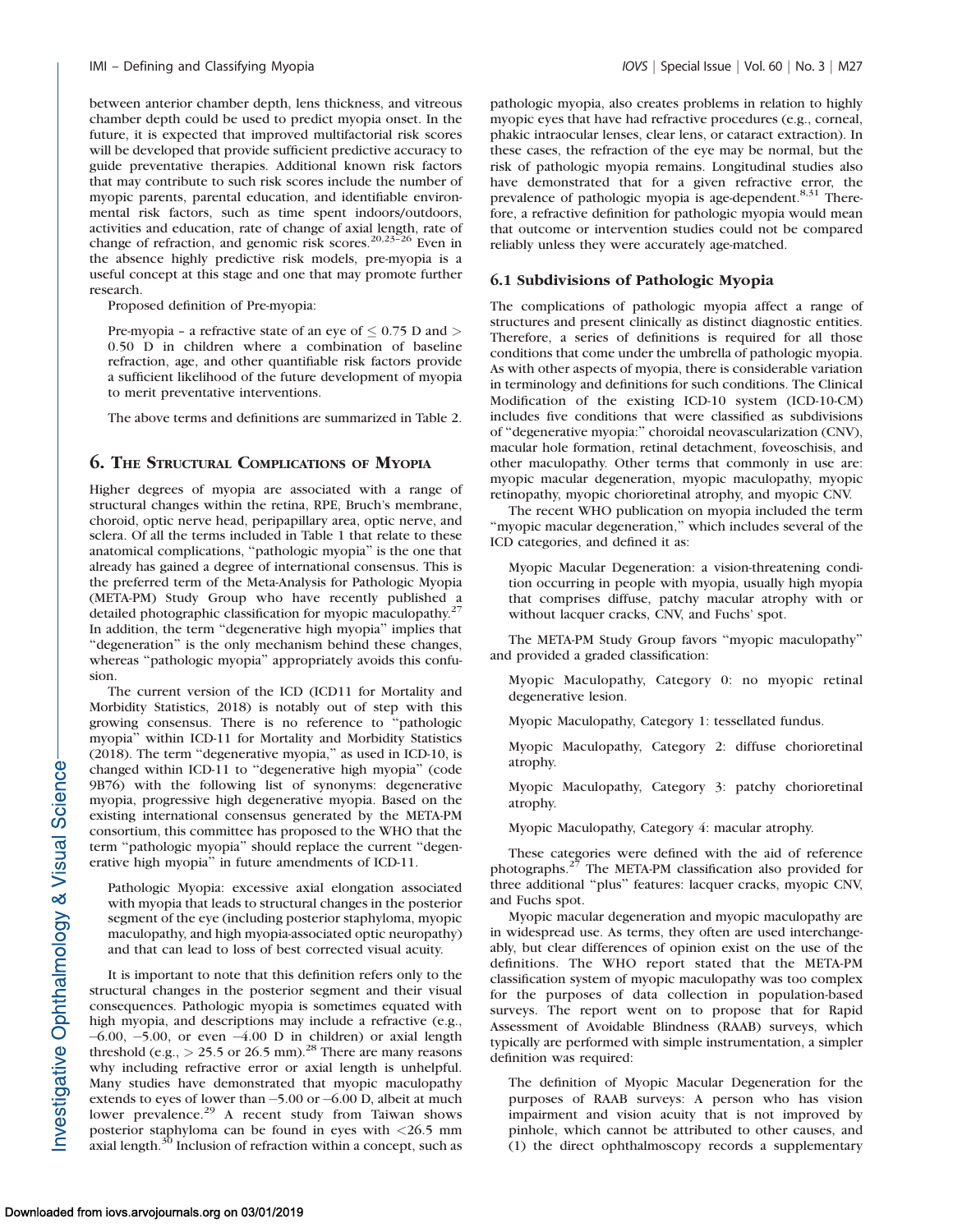lens  $\lt$  -5.00 D and shows changes such as "patchy atrophy'' in the retina or (2) the direct ophthalmoscopy records a supplementary lens  $<-10.00$  D.

The META-PM classification is a much more clinically orientated schema that is ideally suited for natural history and intervention studies. However, it is primarily a photographic classification that does not provide a full description of all aspects of pathologic myopia. The impact on visual function may involve visual acuity, microperimetry, and electrophysiologic assessments. The morphologic changes in the retina and choroid can be defined in more detail by ocular coherence tomography (OCT), retinal auto fluorescence (AF), fluorescein angiography (FA), and indocyanine green angiography (ICG). Changes in the sclera, such as staphyloma, are best defined by a range of tools, including wide-field  $OCT<sub>32</sub>$  magnetic resonance imaging (MRI),<sup>33</sup> and wide-field fundus imaging. $34$  Detailed studies of the pathophysiology and etiology of pathologic myopia would likely involve such additional investigative tools.

It is clear that a single definition for the structural complications of pathologic myopia will not fit all potential applications. In relation to the choice of myopic macular degeneration (MMD) or myopic maculopathy (MM), neither term is currently referenced within ICD-11 for Mortality and Morbidity Statistics (2018). Achieving a consensus for one term over the other is a challenging issue. The META-PM definition of myopic maculopathy is a clinically oriented, diagnostic classification, whereas the WHO report's definition of myopic macular degeneration is a more general description. Therefore, we propose that MMD be used as the preferred categorical term for the macular complications of pathologic myopia. This general category then can usefully include specific sets of diagnostic criteria, such as the META-PM classification and a definition of MMD suitable for RAAB surveys. To cover the full range of research applications we suggest that three such subcategories are required:

- 1. A RAAB-appropriate survey definition that uses the limited data available from such study designs.
- 2. A standardized photographic classification for simple natural history, cohort, or intervention studies.
- 3. A detailed structural and functional classification, including a comprehensive range of clinical assessment and imaging. This would be appropriate for studies addressing pathophysiology, etiology, intervention, and detailed cohort studies.

The existing WHO and META-PM definitions satisfactorily cover the first two tiers. This requires a descriptive term for the RAAB-appropriate definition of MMD to differentiate it from MMD as defined above. We propose that the term ''presumed myopic macular degeneration'' would be appropriate. Within this scheme, ''myopic maculopathy'' should be used as specifically relating to the current META-PM photographic classification scheme and its future iterations. In relation to the third category, a range of more specific clinical terms is required. Three specific clinical terms associated with macular abnormalities are included in ICD-11 for Mortality and Morbidity Statistics (2018) covering CNV in high myopia, macular hole in high myopia, and foveoschisis in high myopia. These terms by no means cover the full range of macula complications seen within pathologic myopia. Therefore, it is anticipated that as our understanding of the pathophysiology of myopia develops, additional terms may be included within this final category over time.

CNV, as a leading cause of visual loss in pathologic myopia, certainly merits more detailed classification. The WHO definition of MMD and the META-PM classification refer to CNV and Fuchs' spots, though these can be considered different phases of the same process. Myopic CNV has three phases: active, scar, and atrophic phases (also known as CNVrelated macular atrophy). A Fuchs' spot represents the scar phase of myopic CNV. The ICD-11 for Mortality and Morbidity Statistics (2018) category refers to high myopia, inherently introducing a refractive threshold. The phrase ''CNV in pathologic myopia'' is recommended, since CNV occurring in any degree of myopia may include idiopathic CNV and punctate inner choroidopathy (PIC)-associated CNV. It is hoped that a group, such as the META-PM Study Group, will address this issue in the future to create a comprehensive classification and grading for myopia-associated CNV.

Macular holes and retinoschisis at the posterior pole can occur in various conditions, but are seen commonly in eyes with other features of pathologic myopia. Therefore, they are an appropriate part of the pathologic myopia spectrum. As neither is specifically covered by the WHO definition of MMD, nor the META-PM classification, a specific diagnostic category is warranted. Within ICD-10-CM, the term ''degenerative myopia with foveoschisis'' is used. This term is potentially misleading as schisis seen in pathologic myopia often is extrafoveal. Furthermore, OCT studies of pathologic myopia have demonstrated that macular holes, lamellar macular holes, and retinoschisis can coexist within a clinical spectrum that also includes localized posterior retinal detachments.<sup>35</sup> The unifying factor in these complications is the existence of vitreoretinal or intraretinal traction. Myopic traction maculopathy (MTM) is an alternative term that is growing in popularity and more accurately encompasses the etiology of this set of conditions.<sup>36</sup>

6.1.1 Myopic Traction Maculopathy. A combination of macular retinoschisis, lamellar macula hole, and/or foveal RD (FRD) in highly myopic eyes attributable to anterior tractional forces arising from adherent vitreous cortex, epiretinal membrane, internal limiting membrane, or retinal vessels, and to posterior traction arising from a posterior staphyloma.

Macular Bruch's membrane defects can develop in the parafoveal and intrafoveal regions as part of the spectrum of pathologic myopia. They are characterized by the lack of Bruch's membrane, RPE, and choriocapillaris, and show a reduced or missing layer of retinal photoreceptors and of Sattler's layer in the choroid. A Bruch's membrane defect may arise de novo or in association with a widening lacquer crack, and result in a localized absolute scotoma.

6.1.2 Nonmacular Structural Complications of Pathologic Myopia. Two nonmacular complications are seen commonly in pathologic myopia: characteristic changes in the optic nerve and retinal detachments. Neither fall within the scope of the term MMD or the other terms discussed above.

The excessive axial elongation seen in most highly myopic eyes creates a range of changes in the optic nerve and peripapillary region. These include peripapillary atrophy, tilted perpapinary region. These include perpapinary attophy, three optic discs,  $3^8$  Such changes, in particular an enlargement of the optic disc and development and enlargement of a peripapillary delta zone, have been linked to the increased rate of glaucomatous or glaucoma-like optic nerve damage observed in myopic eyes, or glaucoma-like optic nerve damage observed in highly myopic eyes. A recent study has shown that in eyes with myopia, but axial lengths  $\leq 27.4$ mm, glaucomatous optic neuropathy is associated with elevated IOP. In more highly myopic eyes, with axial lengths  $\geq$  27.5 mm, IOP was not associated with glaucomatous optic neuropathy.39 Therefore, it has been proposed that the optic nerve damage observed in highly myopic eyes is not truly glaucomatous. The phrase ''myopia-associated glaucoma-like optic neuropathy'' has been used to describe this newly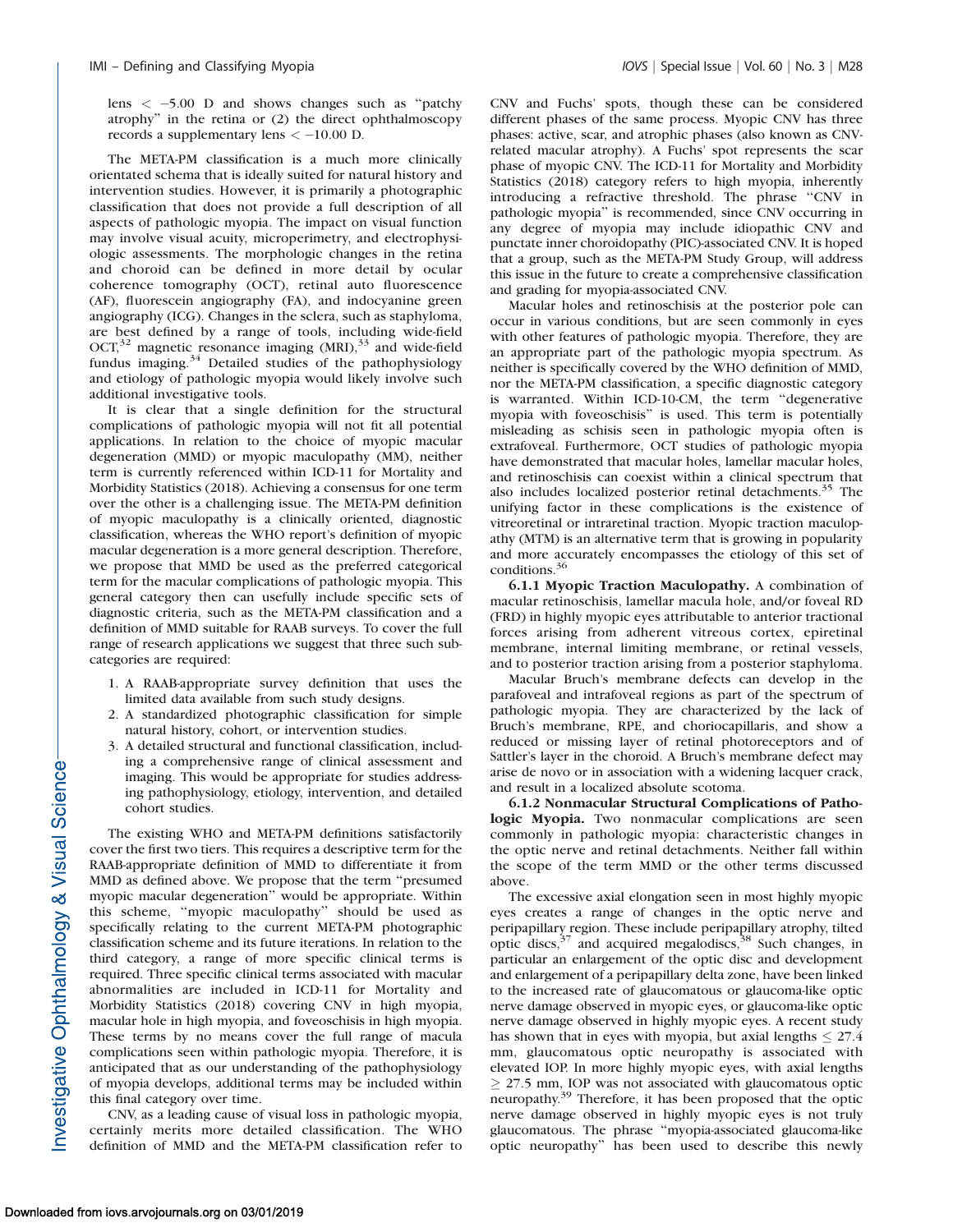recognized condition. We propose that along with MTM, this condition be considered as part of the spectrum of pathologic myopia, with the following definition:

Myopia-associated glaucoma-like optic neuropathy: optic neuropathy characterized by a loss of neuroretinal rim and enlargement of the optic cup, occurring in highly myopic eyes with a secondary macro disc or peripapillary delta zone at a normal IOP.

Retinal detachments are more common in high myopia and occur in younger ages in myopic than nonmyopic eyes. There is a clear monotonic relationship between the incidence of retinal detachment and refractive error extending to the low myopia range.<sup>9</sup> This increased risk is believed to relate to changes in the peripheral retina, such as lattice degeneration, as well as alterations in the composition and structure of the vitreous. Although lattice degeneration has been reported to be present in 60% of retinal detachments in eyes with high myopia, it also is present in 20% of nonmyopic retinal detachments.<sup>40</sup> Furthermore, despite a much greater lifetime risk of retinal detachment in eyes with myopia, and a younger age at onset, the majority of retinal detachments occur in eyes without myopia in most populations.<sup>41</sup> As such, we propose that retinal detachment, though a recognized and important complication of myopia, should not be considered as part of the spectrum of pathologic myopia.

The proposed definitions and terminology for the structural complications of myopia are listed in Table 3.

## 7. DISCUSSION

Considering the variety of classifications, terminology and thresholds in use in the field of myopia research, achieving internationally accepted definitions is a challenging task. We hope the definitions listed in Tables 2 and 3 will be acceptable to a broad range of interests or, at the very least, start a process that may lead to a meaningful consensus. In developing these proposals, we have adopted a consensus and evidence-led approach. We also have included the following considerations that we regard as important criteria when adopting a clinical definition:

- Relevance to nature of the research question.
- Relevance to the underlying biology of myopia.
- Acceptability to researchers in the field.
- Use for developing health policy.

In addition to the definitions and thresholds presented above, we believe that it is important for future research that a set of reporting standards be adopted within the myopia research community. Acknowledging that some investigators may not adopt these definitions, we strongly urge that, where nonstandard qualifying terms are used to describe myopia, such terms be clearly defined within any publications. In addition, if the research question merits use of a refractive error threshold that differs from the standard proposed thresholds of  $-0.50$  and  $-6.00$  D, the results should be presented for the chosen and standard thresholds to facilitate comparison with other studies and meta-analysis, whenever possible. If a plausible risk of classification bias exists in a study, then a sensitivity analysis should be performed at more myopic thresholds (e.g.,  $\leq -0.75$  or  $\leq -1.0$  D), whenever possible.

This report has not considered techniques for measuring refraction or for ensuring relaxation of accommodation, which is essential for accurate measurement of refraction. Other reports in this issue will review this in more detail, but cycloplegia should be considered the ''gold standard'' for any

study of refraction including children.<sup>10</sup> Where studies with and without cycloplegia are compared, then an appropriate analysis of potential bias should be included as part of any publication.

The proposed thresholds in this report, as is standard in myopia research, relate to spherical equivalent spectacleplane refraction on-axis. For most studies, this is adequate, though again this relates to the research question. If retinal defocus is an issue relevant to the study design (e.g., a study examining the impact of defocus on choroidal thickness or an intervention designed to influence eye growth through retinal defocus), then the potential impact of astigmatism and offaxis refraction must be considered. At a spherical equivalent diagnostic threshold of  $-0.50$  D modest amounts of astigmatism can create hyperopic defocus along one meridian, thereby reversing the sign of retinal defocus. Similarly, small degrees of relative peripheral hyperopia may reverse the sign of retinal defocus off-axis in low myopia. In such cases myopia must be defined in relation to each astigmatic meridian and by retinal location.

#### Acknowledgments

The authors thank the wide range of scientists and clinicians who have contributed to this IMI initiative and staff of the IMI.

Supported by the International Myopia Institute. The publication costs of the International Myopia Institute reports were supported by donations from the Brien Holden Vision Institute, Carl Zeiss Vision, Coopervision, Essilor, Alcon, and Vision Impact Institute.

Disclosure: D.I. Flitcroft, None; M. He, None; J.B. Jonas, P; M. Jong, None; K. Naidoo, None; K. Ohno-Matsui, Bayer (F), Japanese Society for Promotion of Science (F), Novartis (F), Santen (F), Senju (F); J. Rahi, None; S. Resnikoff, Brien Holden Vision Institute (C); S. Vitale, None; L. Yannuzzi, None

#### References

- 1. Morgan IG, Ohno-Matsui K, Saw S-M. Myopia. Lancet. 2012; 379:1739–1748.
- 2. Holden BA, Fricke TR, Wilson DA, et al. Global prevalence of myopia and high myopia and temporal trends from 2000 through 2050. Ophthalmology. 2016;123:1036–1042.
- 3. Huang J, Wen D, Wang Q, et al. Efficacy comparison of 16 interventions for myopia control in children: a network metaanalysis. Ophthalmology. 2016;123:697–708.
- 4. Wildsoet CF, Chia A, Cho P, et al. IMI Interventions for Controlling Myopia Onset and Progression Report. Invest Ophthalmol Vis Sci. 2019;60:M106–M131.
- 5. Rudnicka AR, Kapetanakis VV, Wathern AK, et al. Global variations and time trends in the prevalence of childhood myopia, a systematic review and quantitative meta-analysis: implications for aetiology and early prevention. Br J Ophthalmol. 2016;100:882–890.
- 6. Saw SM, Gazzard G, Shin-Yen EC, Chua WH. Myopia and associated pathological complications. Ophthalmic Physiol Opt. 2005;25:381–391.
- 7. Fredrick DR. Myopia. BMJ. 2002;324:1195–1199.
- 8. Fang Y, Yokoi T, Nagaoka N, et al. Progression of myopic maculopathy during 18-year follow-up. Ophthalmology. 2018; 125:863–877.
- 9. Flitcroft D II. The complex interactions of retinal, optical and environmental factors in myopia aetiology. Prog Retin Eye Res. 2012;31:622–660.
- 10. Wolffsohn JS, Kollbaum PS, Berntsen DA, et al. IMI Clinical Myopia Control Trials and Instrumentation Report. Invest Ophthalmol Vis Sci. 2019;60:M132–M160.